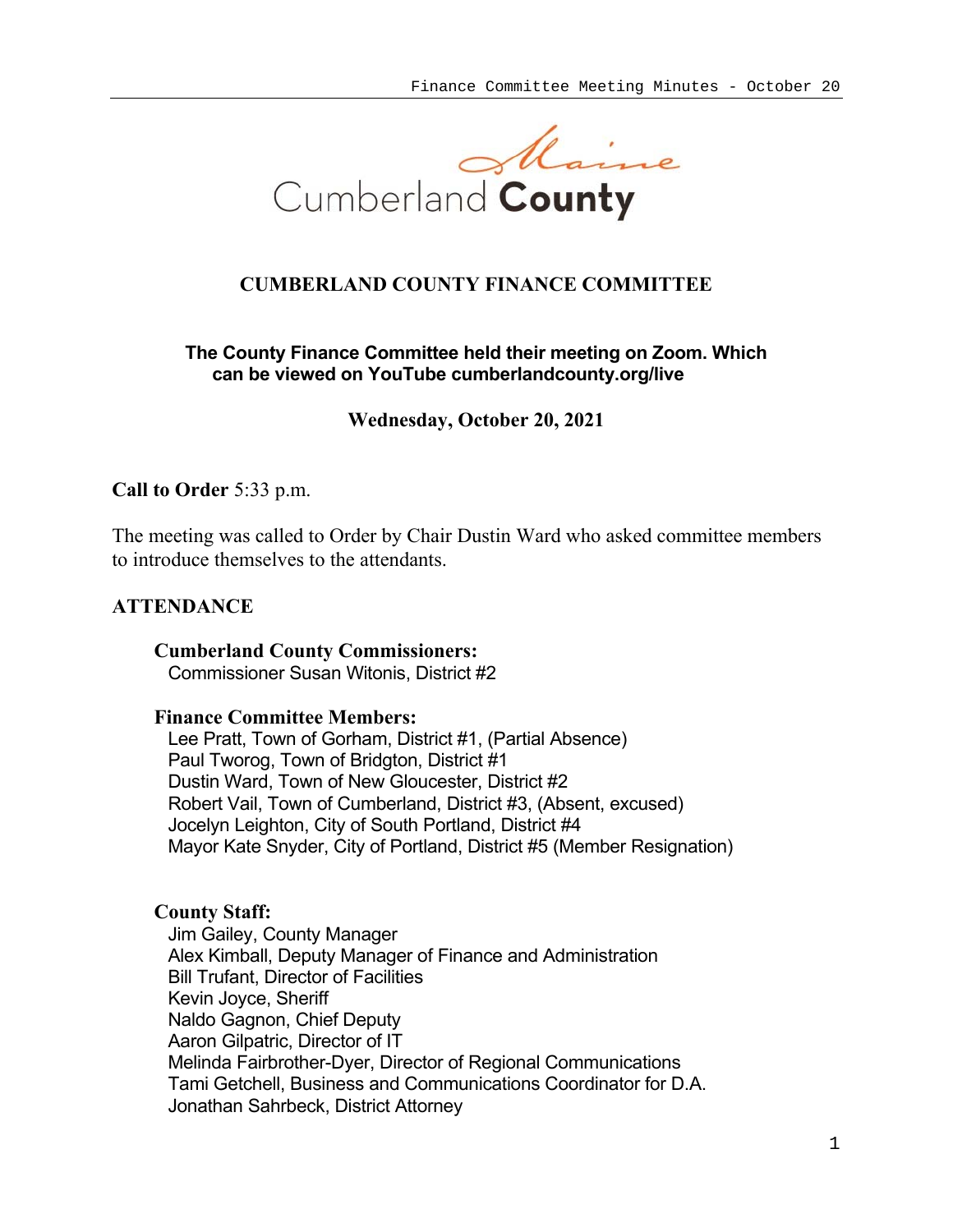## **Public Comment Received**

There was no public comment.

#### **Amendments to the Agenda**

There were no objections.

#### **1. Approval of the October 13, 2021 minutes**

Jocelyn Leighton so moved, and Paul Tworog seconded the motion to approve the minutes from October 13, 2021.

A Roll call vote was taken and the motion passed, 3-0.

Yes: Jocelyn Leighton, Paul Tworog, Dustin Ward.

## **2. Discussions with the following Departments: a. Information Technology**

IT Director Aaron Gilpatric gave an overview of the IT Department.

Paul Tworog asked how does the County use GIS, Director of IT Aaron Gilpatric said that is a FT person who has historically supported the GIS use in the 911/CCRCC and the County Sheriff's Department CAD calls. Recently, this work has supported the County's Assessing Department and the regional assessing department.

Jocelyn Leighton asked what other training that IT uses, Director Gilpatric said that it is offered for certain technology training and other nontechnical course for County Employees.

Jocelyn Leighton asked if there is equity and diversity training for employees.

Paul Tworog asked if there are line items that get "charged –Back" to the County, County Manager Jim Gailey said that GIS mapping services are charged back from the municipalities to the County.

## **b. Facilities**

Facilities Director Bill Trufant provided an overview of the Facilities Department which includes overseeing several different buildings and the fleet division.

Paul Tworog asked about Director Trufant's about his assessment of the County Structures, Director Trufant stated that the problems are typical of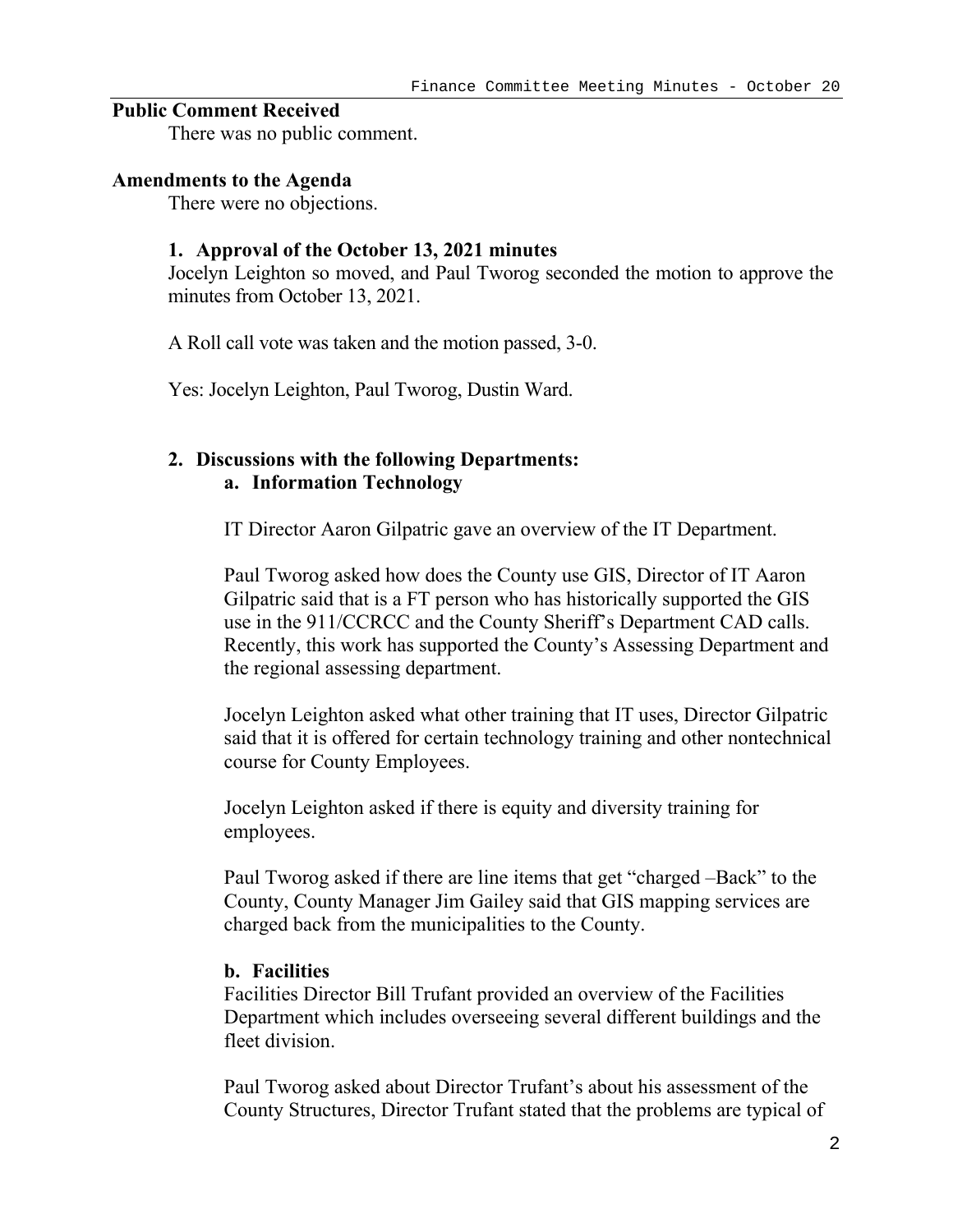the older buildings in Portland, Maine. The County Buildings have their own contracts and are not centralized, he is trying to reduce small contracts and wrap them into larger contracts.

Jocelyn Leighton asked about the Facilities Department recruiting and retention of minorities. Director Trufant said diversity outreach is managed by HR, however they have recently partnered with Catholic Charities for translator services to enable employee's access to training and compliance for OSHA standards.

Chair Ward asked about the Special Projects, Director Trufant said that they're related to lighting upgrades and subsidized by Efficiency Maine.

Chair Ward asked if there was a Capital Improvement Plan, Director Trufant stated that that was something that they were currently doing for the Parking Garage and are exploring on a larger scale in the Spring of 2022, and possibly contracting out for the assessment.

Jocelyn Leighton asked about the cost of supplies and if budget was enough to cover the demand, Director Trufant said he felt confident regarding cleaning supplies however the costs of larger mechanical repairs are increasing and lengthy due to the delay in materials. Deputy Manager of Finance and Administration Alex Kimball said that cost of cleaning supplies were very low in 2019 when the County Buildings were not in use, he was curious to see how that would change as employees return to work. Director Trufant also mentioned that his predecessor had locked a 5 year fuel contract, currently into its second year, at a fixed rate which was fortunate given increasing prices.

Shortly before 6:00 p.m. Committee Member Lee Pratt joined the meeting.

## **c. District Attorney**

District Attorney (DA) Sahrbeck stated that the when the pandemic hit, their office was deemed essential and they had to pivot quickly which meant moving from paper to electronic files. Business and Communications Coordinator Tamara Getchell is coordinating this ongoing effort, transitioning their database from Justware to Attorney Manger Software through the Odyssey system is what the State Court System currently uses. His department is reducing the Court's case load by using diversion and prevention strategies.

Anticipating Jocelyn Leighton's question about training programs, DA Sahrbeck stated that all staff attorneys are required to complete continuing legal education during the year, including race and inclusion and equity. A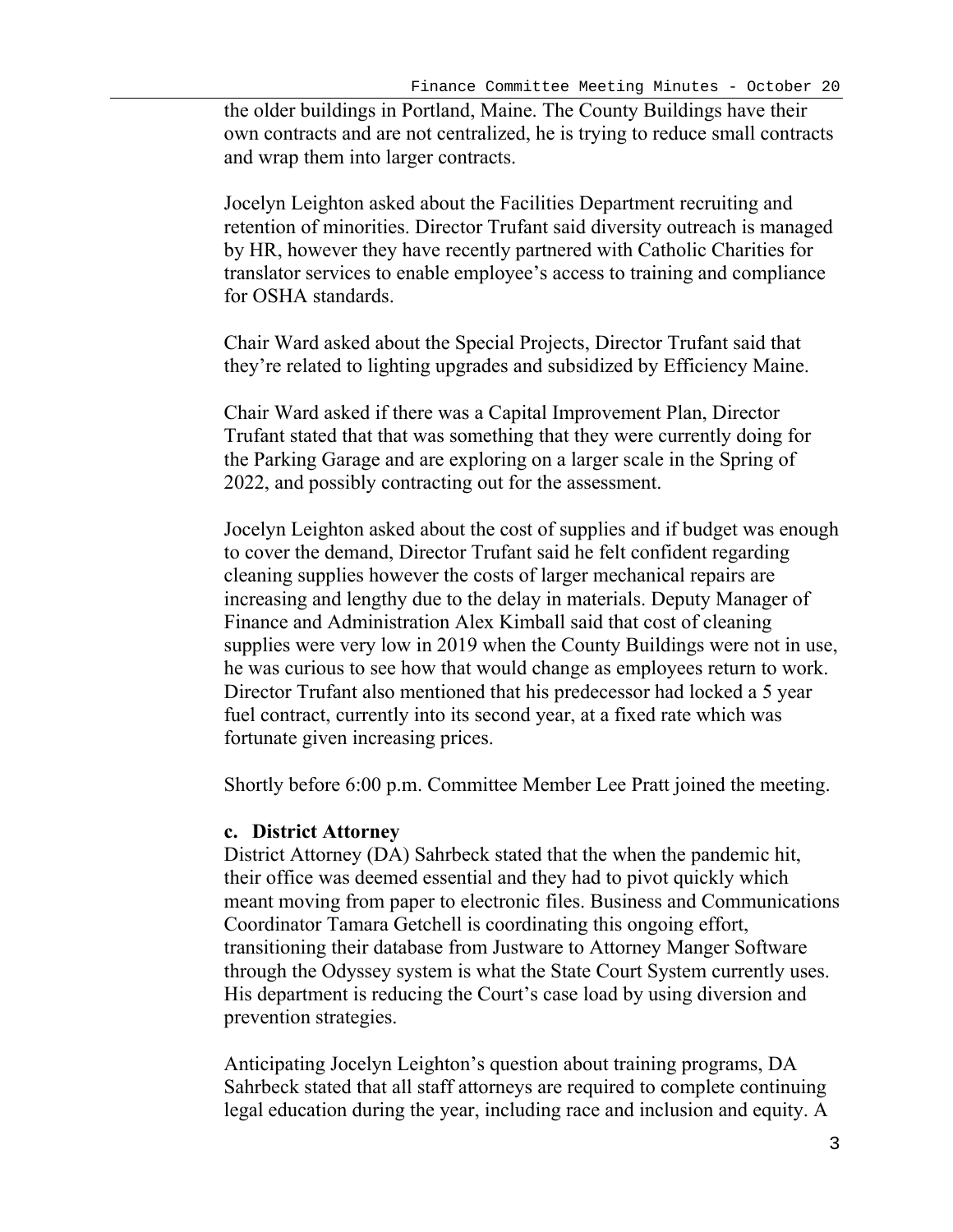training of note was an Implicit Bias Training presented by Jarvis Parsons, which demonstrated that in some cases implicit bias may cause harm as result of what prosecutors do not know. Additional initiatives include adverse childhood experiences trainings and sustained trauma, human trafficking trainings, and recognize when people need treatment. 80% of cases relate to substance use, and drug treatment and Cumberland County Veteran Court address a lot of the substance use disorder or mental health disorder to get people into recovery so that it isn't a revolving door.

Jocelyn Leighton thanked DA Sahrbeck for the work that he and his team are doing.

DA Sahrbeck also said that the increase in the technology budget line is to assist with the conversion from paper to electronic files, using scanners and software which should help alleviate staff time and can reallocate their time toward other initiatives.

Dustin Ward thanked DA Sahrbeck and Business Coordinator Getchell for their time.

# **d. Sheriff Office**

Sheriff Kevin Joyce presented a power point that gave an overview of the four different budget areas focusing on Administration, Law Enforcement, Corrections Budget (which is on a fiscal year) and Civil Process. The PowerPoint presentation covered the Department's characteristics that are unique to the County Sheriff. Sheriff Joyce went on to discuss the Departments Budget requests which included a proposal for a Taser and video camera package by Axon, Employee Wellness, and a Domestic Violence (DV) position as a result of 54% increase in DV cases compared to the previous year.

Chief Deputy Naldo Gagnon remarked that because of the DA's work, 4% of the people who are charged with crimes in the Cumberland County are in Jail.

Jocelyn Leighton asked if there was a FOAA clerk, Sheriff Joyce stated that the position was contingent on the purchase of the video cameras, and is hopeful that they will be purchased given that Senator Susan Collins has secured funding for this initiative and is waiting on passage.

Jocelyn Leighton asked about the DV position would it be part time? Sheriff Joyce said that it would be a 20 hour position and would be backfilled by another full time position if it's not funded.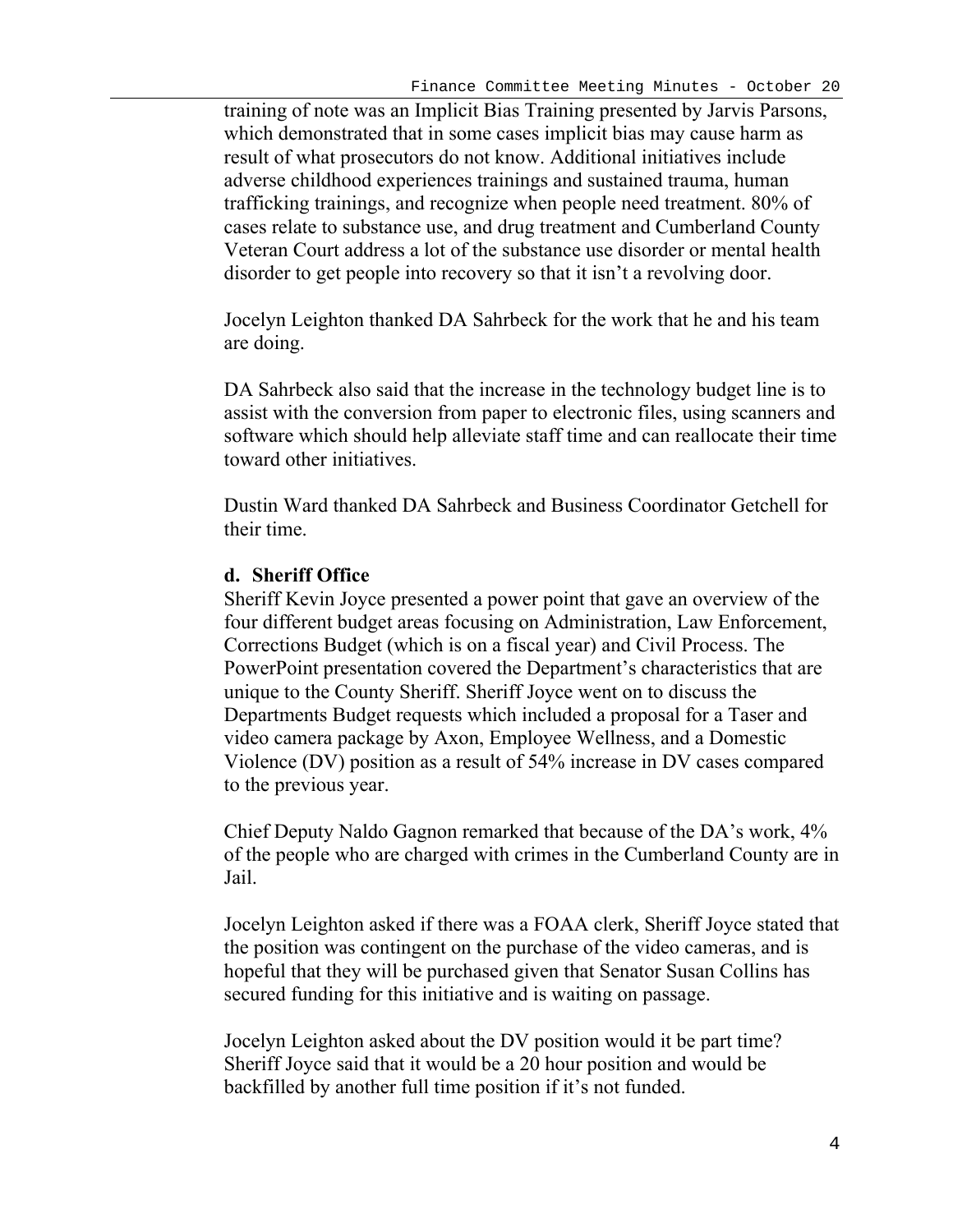Jocelyn Leighton asked how are people housed in relation to their gender, Sheriff Joyce said that it is how they identify (their gender), a committee looks at the request and will determine how they're housed. Do they have access to hormone therapy or gender affirmed therapy? Sheriff Joyce said that they have access to a full suite of medical services under the 3 million dollar budget line for medical services and as they're nationally accredited, they are required to provide requested medical services.

Chair Ward asked about the 60% vacancies and what does that look like now? Sheriff Joyce clarified that the vacancies are in the Corrections Department. Deputy Manager of Finance Kimball said the County's budgets are based on fully staffed Departments. Sheriff Joyce clarified they have successfully recruited new staff as a result of the employment incentives, which has not been easy.

Chair Ward asked why the Sheriff specifically looked at Axon, Sheriff Joyce said that Axon offers good products and that Tasers are effective tools with a five year shelf life.

Chair Ward asked about the camera and Taser package, does the camera turn on when a Taser is activated? Sheriff Joyce confirmed that is the model of camera that they're looking at to remove ambiguity regarding the absence of video footage at a scene.

Chair Ward thanked the Sheriff and Deputy Chief for their presentation.

# **e. Regional Communications**

CCRCC Director Melinda Fairbrother-Dyer gave an overview of the employees CCRCC, there are 38 CCRCC employees and 6 vacant positions. Call volume was 90,000, with a recent spike in DV cases, and they cover 19 of the 28 municipalities in Cumberland County.

Chair Ward asked how does Director Fairbrother-Dyer envision the framework for mental health resources? Director Fairbrother-Dyer said that some of the types of calls are very challenging and that EAP services are very good but they not readily available. When departing, employees often cite how inaccessible the EAP services are and that they feel that there is a lack of support. Recently, existing employees have felt further strained by the stresses of COVID. Director Fairbrother-Dyer would like to have a physical space that offers employees to take a break. Regarding infrastructure, Director Fairbrother-Dyer noted that all of the 19 municipalities have their own radios, down to the fire, police, and animal control officers, and it's physically impossible to talk to each other on same frequency without the infrastructure in place.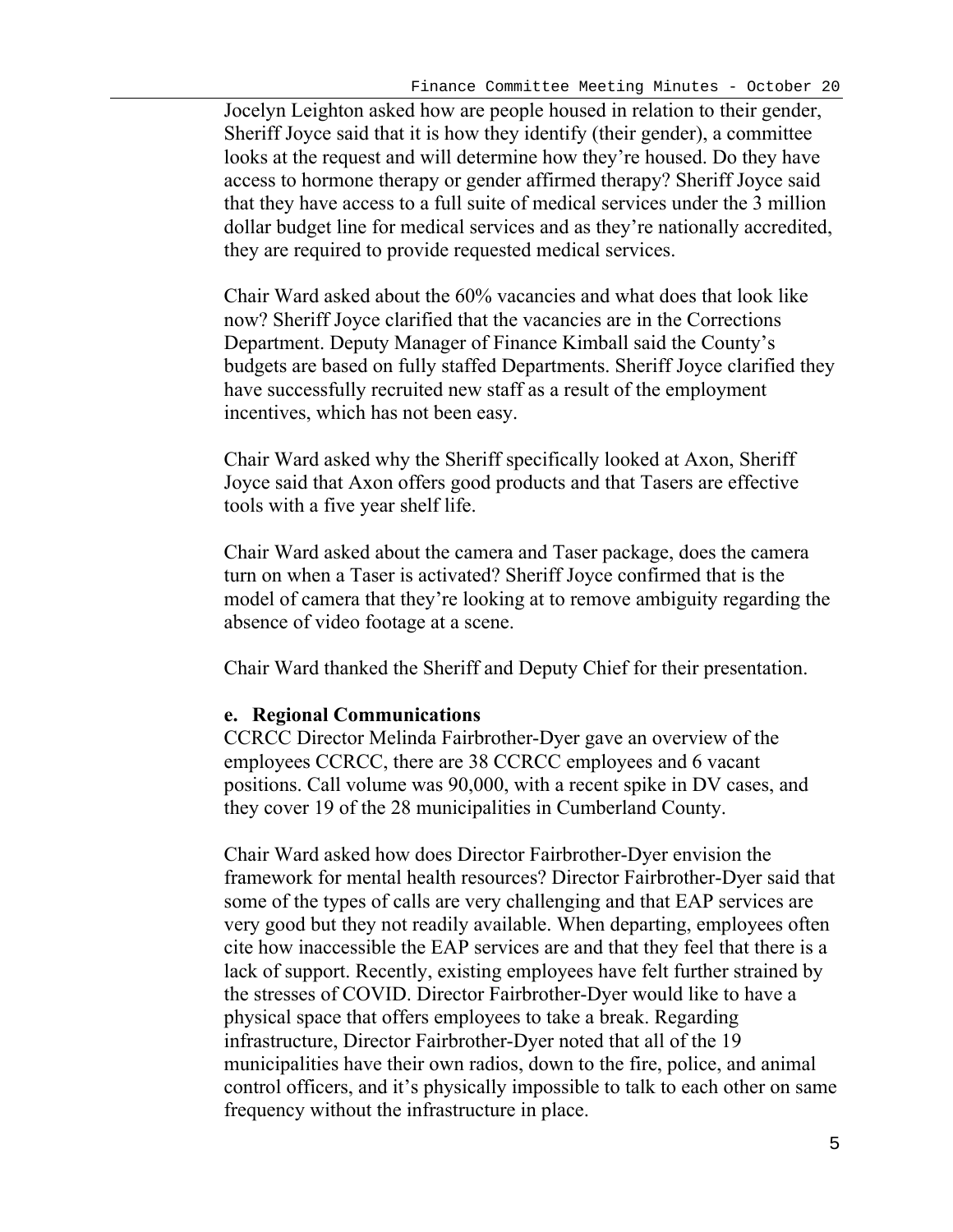Lee Pratt asked about the revenue stream, is it a contracted rate? Deputy Manager of Finance Kimball stated that revenue is based on population and then based on a per capita rates associated with different services offered to the towns. He noted that the 2023 rates will be diffferenct and based on the updated Census results.

Jocelyn Leighton asked Director Fairbrother-Dyer what type of training that they offer? Director Fairbrother-Dyer said that they are required to do a lot of training and a lot of it is virtual, they're required to be trainined emergency medical dispatching and are nationally certified, and are required to do continuing education. Would like to be recognized as first responders since their job duties are very similar. Jocelyn Leighton clarified that they are not viewed as first responders? Director Fairbrother-Dyer confirmed that is correct. Employees do not typically retire from this profession because they resign. Chair Ward about the increase in hate crimes and had that been Director Fairbrother-Dyer's experience? Director Fairbrother-Dyer said that they had had a lot of riots and protesting and created a lot of fear for the first responders and are not always aware what type of situation they're responding to as it comes in as an altercation or fight as they're not physically there.

Chair Ward thanked the Director Fairbrother-Dyer for her time.

## **f. Cross Insurance Arena**

General Manager Melanie Henkes, who has been General Manager (GM) for 3 years, and was previously Director of Events. County Manager Gailey stated that GM Henkes is not a County employee but is under the county's Contract with Spectra Management Services, however she is still treated as a County Staff member.

GM Henkes gave an overview the Cross Insurance Arena and the Finance Committee. The document was created in February of 2021, and took a realistic approach giving the financial shape of the CIA at February and March and would be worst case scenario as it was unclear when shows would become available. Normal event load is 100-110, in March of 2021, GM Henkes said the CIA is currently at 98 events and is hopeful that the CIA will not be operating at another huge loss.

Paul Tworog, asked about the repayment line that is omitted from the revenue and loss presentation. County Manager Gailey explained that the bond repayments exists outside of the CIA and are excluded from the operating income report. Paul Tworog stated that it would be more accurate to add in the bond repayments to reflect the true operating costs. Paul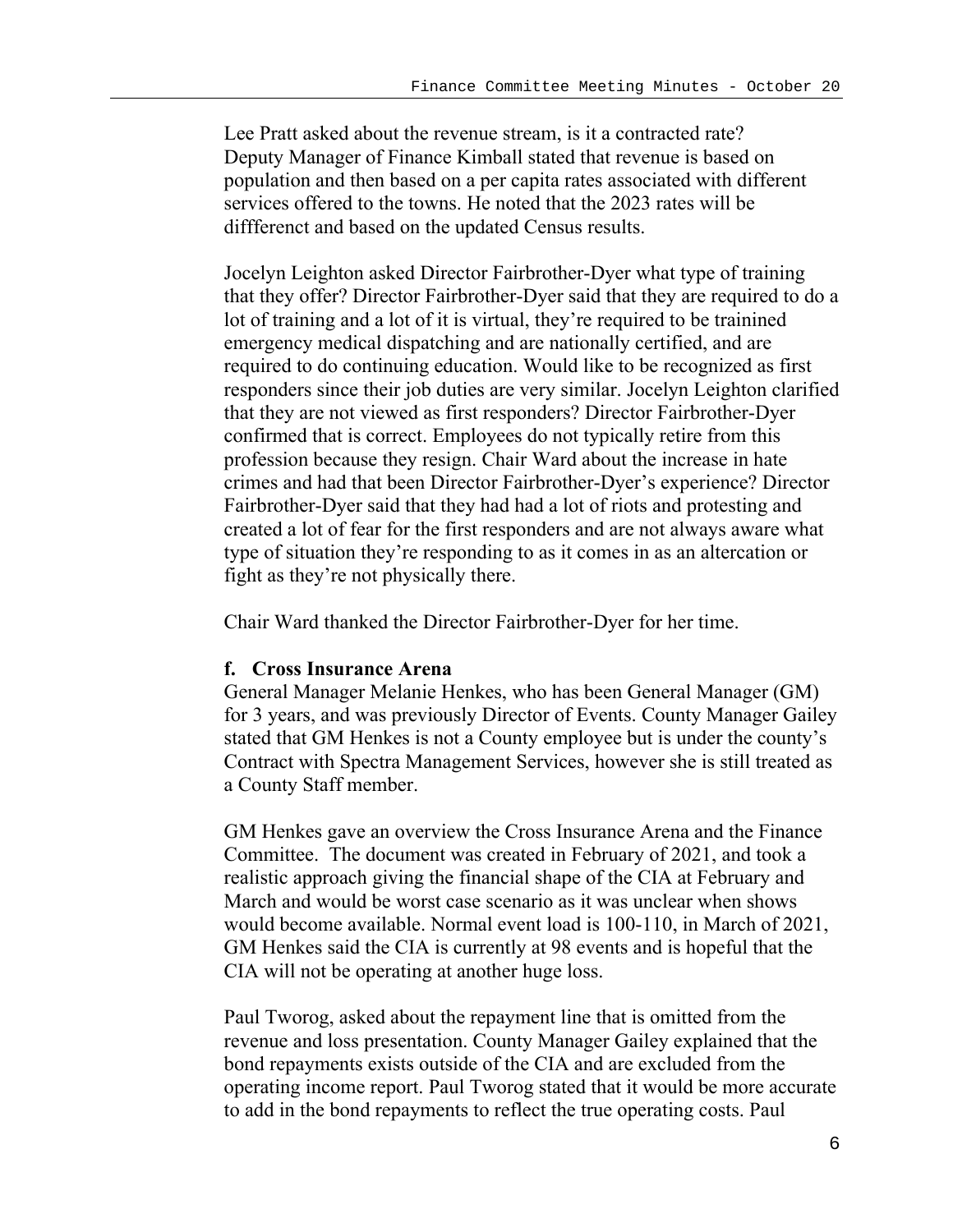Tworog went on to ask if the County is paying a fixed management fee to the CIA, GM Henkes confirmed that there is a monthly contracted management fee that the County pays to the management company. Paul Tworog asked about the  $4<sup>th</sup>$  column, budgeting for a loss of four hundred thousand dollar based on an operating loss, is that typical for the CIA? GM Henkes, said that this was normal for an operating year especially prior to the pandemic. Paul Tworog asked about the gross ticket revenue and tenant charges, the difference between the two line items would be Net Rent Income, would that remain the same or be different based on the deal structure.GM Henkes explained that the rent income is based on the contract structure and in the current year, the contracts are co-pro (copromotion), resulting in an increase in the Surchage/facility fee which is why the 2019-20 Net Rent Income changed very little even though there more events. Paul Tworog commented on how to capitalize on the sellout shows. GM Henkes agree that sell out show promoters do capitalize on a lot of the revenue streams.

Chair Ward asked it the CIA increased prices or fees and how have they changed? GM Henkes said that the rental fee has gone up, but she has not increased fees and prices to remain competitive with other venues.

Jocelyn Leighton asked if the CIA had received ARPA funding or other private funding? GM Henkes said that they were receiving ARPA funding to offset wages for PT employees, specifically Guest Services and F&B workers. There is a plan to use ARPA funds to purchase a Half House Curtain which would divide the space. Jocelyn Leighton asked for clarification about the increase in minimum wage comment and the effect it had on the budget? GM Henkes stated that the was an increase of \$67K in Net Services Income when the minimuim wage was changed from \$11 per hour to \$12.12 per hour and this expense was offset by increasing the rental fee.

Lee Pratt asked if there was a breakdown of Indirect Expenses, if so, is that something that GM Henkes could provide at the next meeting? GM Henkes agreed that was information she could provide.

Paul Tworog requested that debt payments and contract management fee be provided to get a full view of the associated expenses of the CIA. He also commented that given the expenses to operate the CIA, what is the plan or strategy to bring the gap down? GM Henkes explained that the funding from ARPA would help, the Half House Curtain would assist with dividing the space as they're competing with smaller venues like AURA. This setup will appeal to promoters with smaller audiences. County Manager Gailey added that the goal is to maximize the space and getting more events to fill